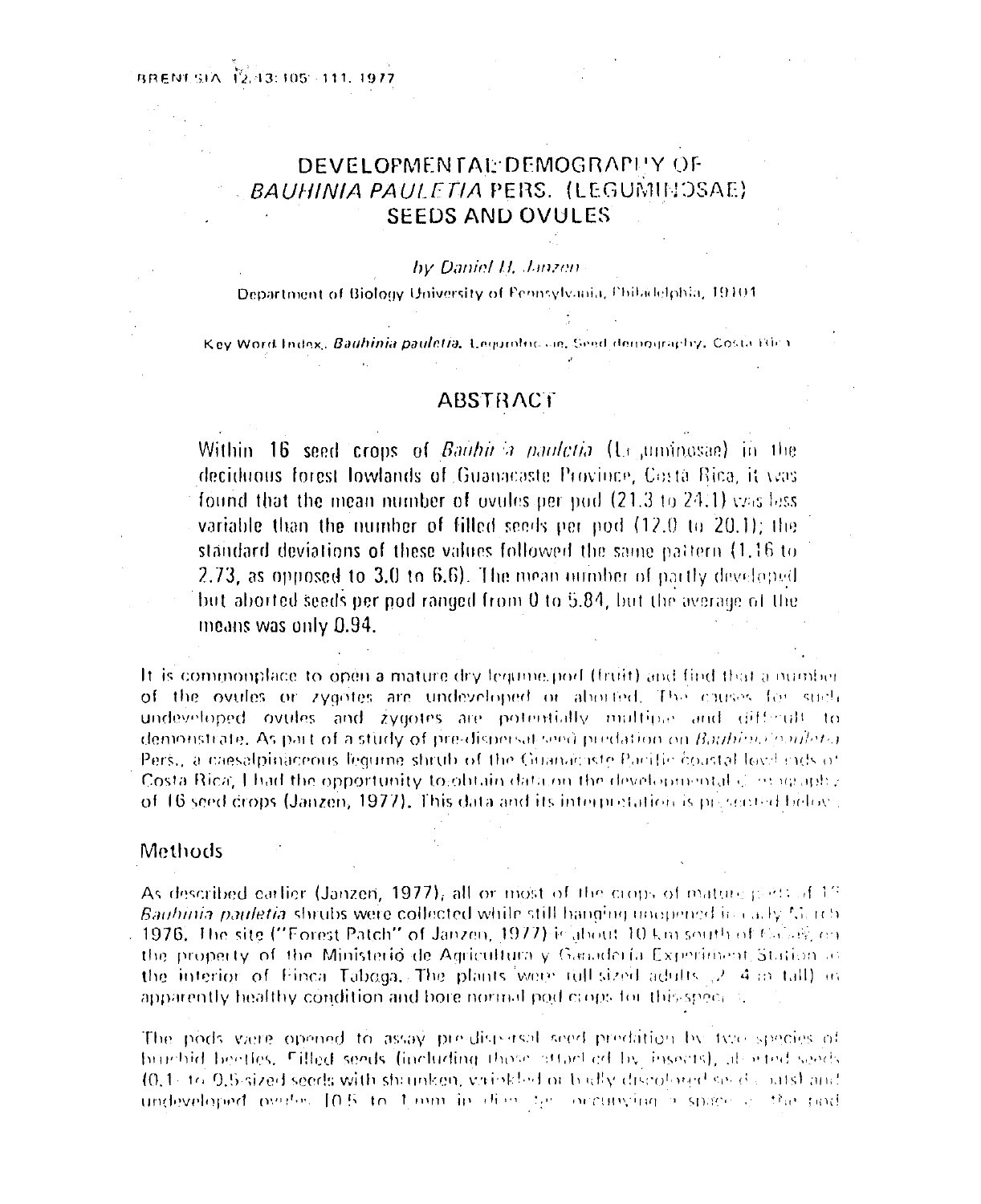morphologically engineered for a seed (Fig. 1) were counted. Filled seeds, if not attacked by a bruchid, display 100 per cent germination in the greenhouse if the seed coat is broken with a file. Aborted seeds never germinate irrespective of treatment. Throughout this paper. I will treat aborted seeds as zygotes. Undeveloped ovules may be either zygotes or purely maternal tissue; the alternatives cannot be determined with the technology at hand. All three units may be counted easily and unambiguously after the dry pod has been split open, Insect attack occurs late enough in the life of the seed such that, it is full-sized when it occurs. The paucity of aborted seeds with insect attack suggests that the larvae cannot develop in aborted seeds rather than seed abortion for home defined that caused by insect attack.

### Reults

The results are presented in Table 1. The mean of the mean number of ovules per pod  $(\bar{x}=22.38, s.d.=1.00, n=16)$  is highly significantly greater than the mean of the mean number of filled seeds per pod  $(x=17.08, s.d.^2.55, n=16)$  ( $t_{16,d,f}=7.79$ , p<.001). By inspection, both means are highly significantly greater than the mean of the mean number of aborted seeds per pod  $(\bar{x} = 0.94, s.d. = 1.70, n = 16)$ .

Of more interest is the observation that the standard deviation of the number of ovules (filled, aborted and undeveloped, pooled) per pod rang s from only 1.16 to 2.73 while the standard deviation of the number of filled seeds per pod ranges from 3.0 to 6.6; the mean and the range of these standard deviations is much greater for filled seeds than for total ovules per pod.

There is no correlation between the mean number of ovules per pod and the mean number of filled seeds, aborted seeds, or pod crop size (by inspection). The same statement may be made about the standard deviations of ovules per pod and the other parameters, I could find no significant correlation between any of the columns in Table 1.

In only 31 per cent of the samples was there a pod with a number of filled seeds equal to the largest number of ovules to be found in any pod in that sample. However, in all samples, it was commonplace to encounter a number of pods with better than 80 per cent of the ovules represented as filled seeds,

# **Discussion**

The number of ovules per fruit in general will be a trait coevolved with pollinator behavior; pollinator predictability; supply physiology and anatomy within the plant; abortion of fruit, ovule and zygote options; average reserves available to the plant; supra-annual fruiting and flowering phenology; fruit morphology; responses of pre-dispersal seed predators to absolute and relative numbers of seeds per fruit;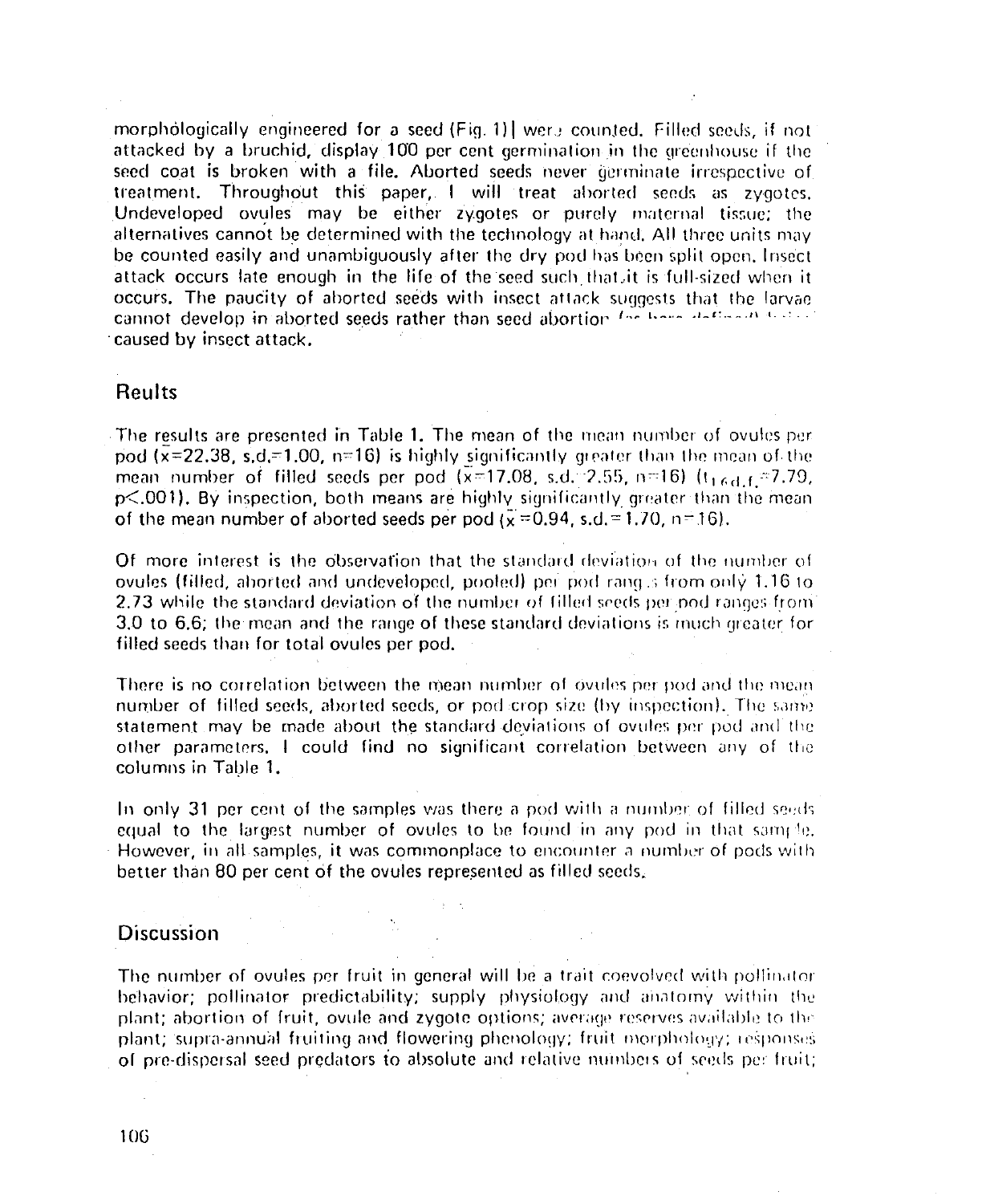responses of dispersal agents to absolute and relative numbers of seeds per fruit; etc. All of these apply to the specific case of Bauhinia pauletia except for the penultimate, because *B. pauletia* has explosive capsules. For a plant with manimate dispersal, I can see no reason why the mean number of ovules per fluit should vary among trees, and thus I expect the number to be the most constant between trees of any fruit trait. Not only is the mean number of ovules per pod of these 16 B. pauletia plants very tightly grouped (range 21.3 to 24.1), but I expect a very small standard deviation; the standard deviation of 1.00 fulfills this expectation. Likewise, within the individual crop. I can see no reason why there should be a selective value to a particular distribution of number of ovules per fruit (unless the tree uses sibling competition within a fruit as a mechanism for generating a particular distribution of seed weights), and thus I expect the mean number of ovules per pod to be the most constant of any fruit parameter within the crown. Again, the extremely tight range of stardard deviations (1.16.10-2.73) fulfills this expectation if compared with the standard deviations of the number of filled seeds per pod (3.0 to 6.6).

I assume that the tree is producing some optimal number of ovules for all the different processes listed in the previous paragraph. If it were to produce a number of ovules equal to the average number of filled seeds, the various reductive processes could not occur (abortion of poorly sired seeds, abortion of fruits with too few ovules fertilized, or abortion of ovules fertilized by inappropriate parents). Further, being a perennial plant,  $B$ , par *citia* has the option to store reserves rather than be forced to expend them on high cost fruits (fruits (aith an exceptionally small number of seeds) or poorly sired seeds (since it is self-compatible (Heithaus et al., 1974), it may often be its own father as bats could easily move pollen from one branch to another within a crowal.

The difference between the number of ovules and the number of filled seeds is probably a rough measure of how predictable is the world for B, pauletia, since the number of ovules is contemporarily completely under control. of the parent, However, it probably should be used only comparatively among conspecial individuals and populations, since entire pod abortion is an adjustment mechanism that is not included in my measurements. In other words, to one species of plant that on average produced filled seeds with 75 per cent of its ovules, the world might be quite differently predictable as compared with another species with the same ovule maturation percentage, since the first might achieve this with a 10 per cent abortion of entire flowers and young fruits while the second might achieve it with a 98 per cent abortion of entire flowers and young fruits.

While there are many potential and quite different causes for the total non-development of an ovule, the causes of the abortion of a developing seed seem a bit less obscure. Once the plant is committed to the development of an entire fruit, the abortion of a partly filled seed is probably due largely to genetic incompetence of the developing embry of through mutation or expression of lethal genes during development) or rejection by the maternal parent of the zygote owing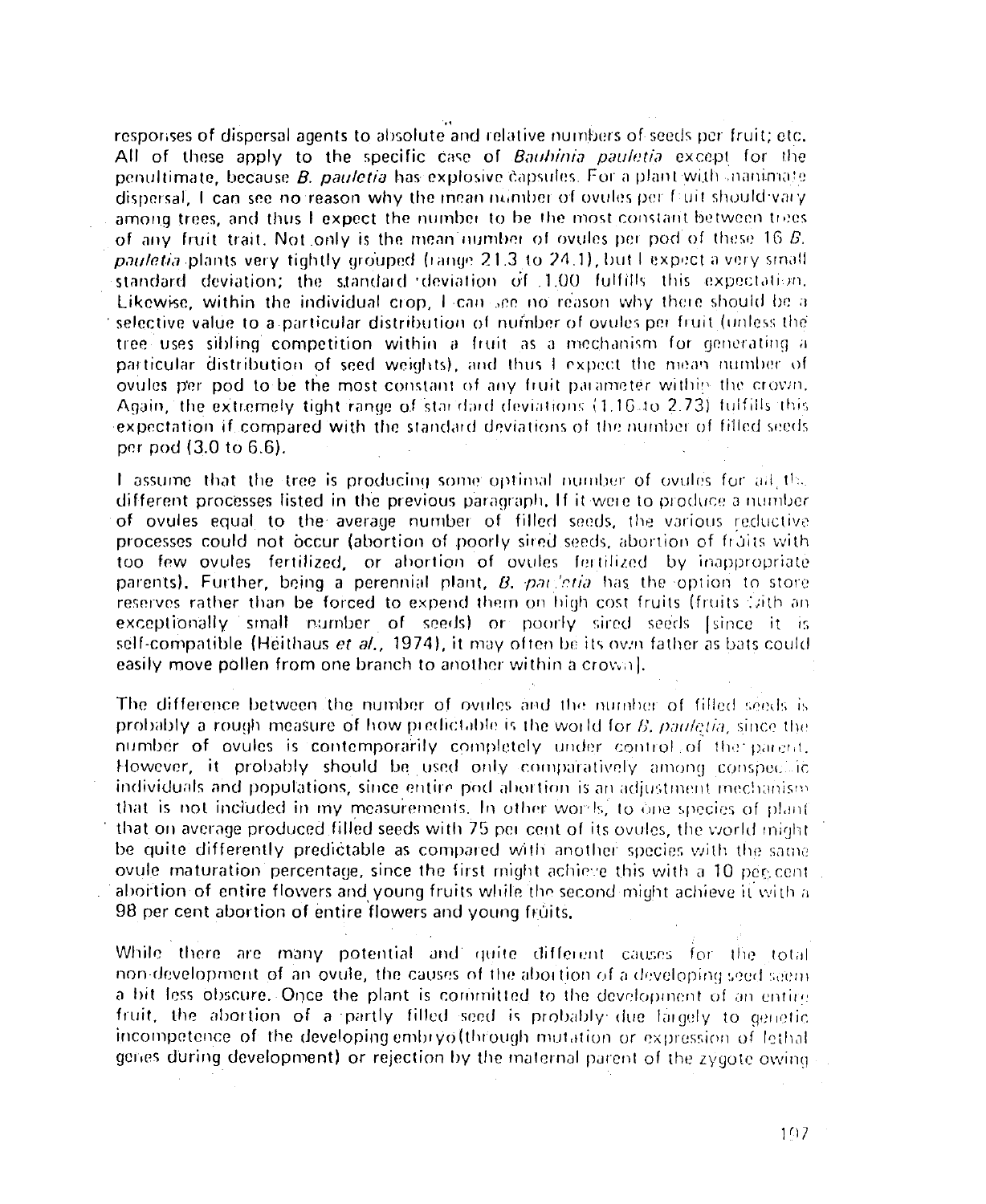to parental recognition of an offspring that is deemed to be not worth continued investment of resources. That such seeds are relatively rare in the samples (raine 0. to 5.84 per pod.  $\overline{x}$ =0.94) suggests that the parent plant accurately diseards flowers and young fruits with a high percent of potentially abortable seeds years early in the game, or that virtually all polien is acceptable and only rarely leads to a zygote that fails physiologically during seed growth. I favor the former hypothesis.

Heithaus et al., (1974) noted that a highly variable per cent of B. pauletia hermaphroditic flowers were retained by the parant plant per day (to the very small green pod stage, after which there is still further aboution), and that the average was about 30 per cent. Since pods with less than 10 filled seeds made up only 5 10 per cent of the pod crops in my samples, much of the early flower abortion may be due to nothing more than the failure to obtain enough pollen on the stigma to quarantee at least 10 developing embryos of kinds generally acceptable to a  $\hat{B}$ . pauletia.

#### Resumen

Es corriente encontrar que las legumbres presentan un número de semillas con desarrollo incipiente o abortado y un número variable de semillas u óvulos fecundados y bien desarrollades. A raíz de un estúdio de la dispersión de frutos y áctividad predatoria sobre semillas de Bauhinia pauletía Pers. (Leguminosae), se obtuvieron datos de dieciséfs cosechas vise aplicaron al estudio demografico de las semillas de esa especie, en Guanacaste, Costa Rica,

El número promedio de óvulos por legumbre es de 21.3 a 24.1, y resultó menos variable que el número de semillas fecundadas por legumbre (12.0 a 20.1), la desviación estándar de csos valores obtenidos siave el mismo patrón  $(1.16: 2.73)$ vs. 3.0 a 6.6). El promedio de semillas parcialmente desarrolladas pero abortivas es de 0 a 5.84 por legumbre, el promedio de promedios de sólo 0.94.

#### Acknowledgments

This study was supported by NSE BMS 75-14268 and by a research team from The Center for Field Research (Earthwatch), M. Zollinger, M. E. Fallen, G. L. Kirby, D. F. Harker and G. Hackforth-Jones aided in collecting pods. P. DeVries, M. L. Higgins, P. A. Opler, H. G. Baker, and W. Haber offered constructive comments on the manuscript,

# **Literature Cited**

Heithaus, E. R., P. A. Opler and H. G. Baker 1974. Bat activity and pollination of Bathinta pauletia: plant-pollinater coevolution, Ecology 55:412-419,

Janzen, D. H. 1977. Reduction of seed predation on Baubinia pauletia (Fegurational) through habitat destruction in a Costa Rican deciduous forest, ms.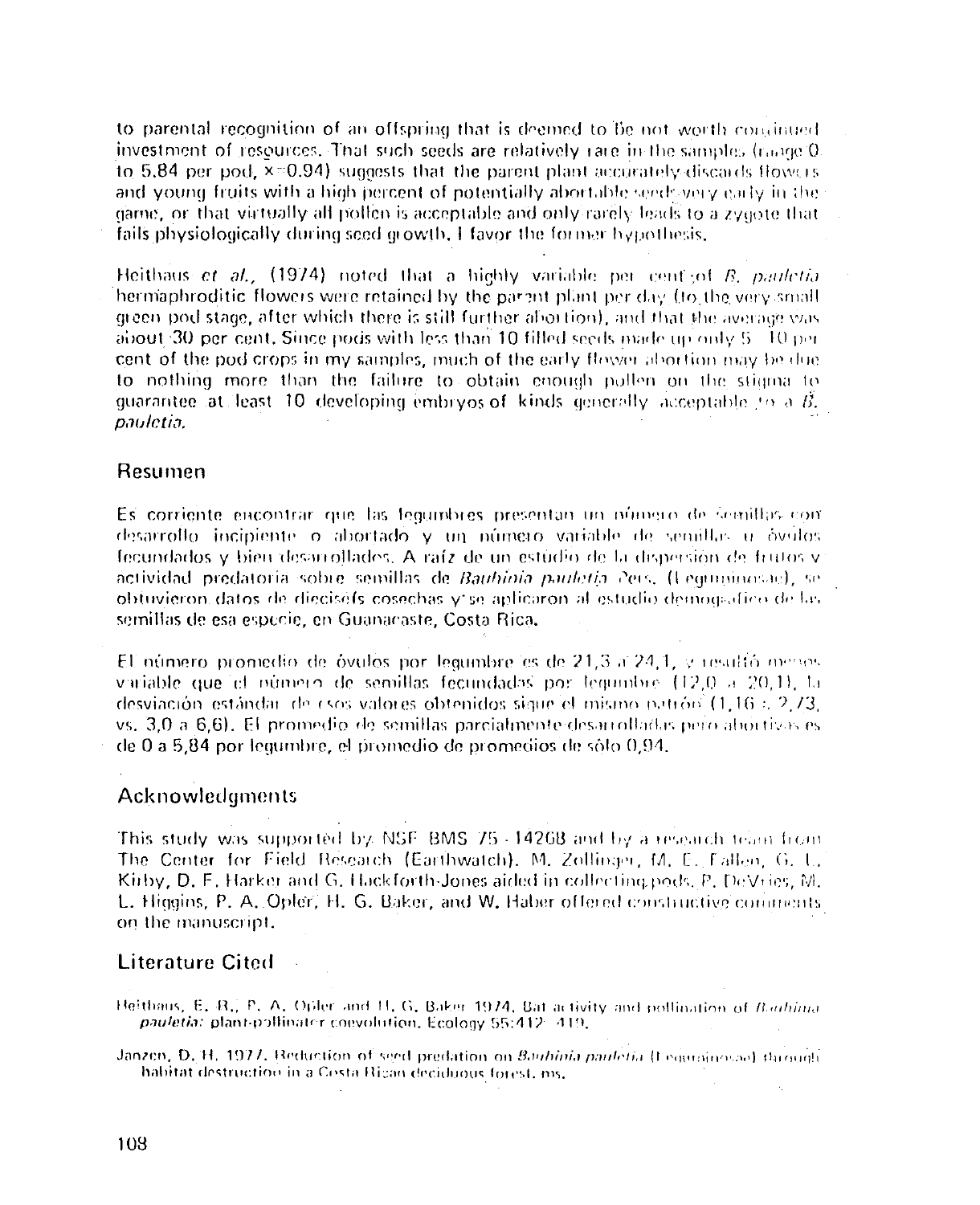| $-23$<br>per pod<br>$5 - 24$<br>$7 - 23$<br>$2 - 20$<br>$10 - 25$<br>$\frac{5}{2}$<br>$-22$<br>$12 - 25$<br>$3 - 22$<br>$2 - 19$<br>$-28$<br>$9 - 25$<br>Range<br>filled<br>seeds<br>7-1<br>ł<br>T<br>$\infty$<br>ιö<br>÷,<br>r.<br>$\left\langle \cdot \right\rangle$<br>ŗ.<br>per, pod<br>filled<br>seeds<br>$\frac{3}{4}$<br>က<br>က<br>6.6<br>s.d.<br>$\frac{2}{4}$<br>$\frac{4}{2}$<br>ु<br>ा<br>ज<br>$\frac{c}{c}$<br>$\frac{1}{\sqrt{2}}$<br>es<br>S<br>$\frac{10}{12}$<br>ں<br>ד<br>$\frac{1}{1}$<br>驾驶<br>ن<br>زم<br>$\overline{\overline{\omega}}$<br>per pod<br>till ed<br>12.0<br>175<br>seed.<br>16.4<br>e)<br>$\frac{1}{4}$<br>$\frac{1}{2}$<br>$\frac{1}{2}$<br>$\frac{1}{\alpha}$<br>$\alpha$<br>$\frac{3}{2}$<br>္သ<br>n<br>11<br>Р,<br>$\frac{16}{16}$<br>$\frac{1}{20}$<br>$\frac{1}{12}$<br>$1\times$<br>$\mathbb{C}^{\mathbb{Z}}$<br>w<br>ΩÓ | $\frac{5}{2}$<br>ς,<br>27<br>3<br>္ပ<br>C4<br>C<br>Ćν<br>$\cdot$ | -23<br>$\frac{10}{1}$<br>$20 - 24$<br>$13 - 25$<br>က္ခဲ<br>$-21$<br>$21 - 28$<br>$\frac{5}{2}$<br><b>Seining</b><br>Range<br>ro<br>G<br>ិ<br>$20 -$<br>$\frac{1}{2}$<br>$\frac{1}{2}$<br>$\mathbf{I}$<br>١,<br>$\mathfrak{f}$<br>$\mathbf i$<br>$\mathbf{I}$<br>÷i<br>$\dot{\mathbb{C}}$<br>$\frac{\zeta}{\zeta}$<br>$\mathbf{O}^{\dagger}$<br>$\sim$<br>e.<br>$\mathbb{C}$<br>22<br>G)<br>$\mathbf{r}$<br>Se hind<br>$\frac{6}{10}$<br>1.18<br>1.75<br>$\frac{1}{2}$<br>$\frac{5}{2}$<br>ri<br>Ci<br>$\frac{1}{2}$<br>昌<br>es<br>C<br>$\frac{1}{2}$<br>ੋ<br>ी<br>$\frac{\omega}{\omega}$<br>$\overline{\mathbb{C}}$<br>.77<br>्<br>ज<br>$\overset{\leftrightarrow}{\alpha}$<br>$\frac{1}{2}$<br>$\Omega$ | <b>Séinno</b><br>$22.\overline{0}$<br>22.6<br>235<br>22.7<br>22.5<br>50.9<br>$\frac{1}{\sqrt{2}}$<br>$\frac{3}{2}$<br>$\frac{1}{2}$<br>$_{\rm 2}^{\rm 5}$<br>22.1<br>번<br>같<br>$\frac{c_1}{c_2}$<br>း<br>ကိ<br>es:<br>$\frac{\dot{\mathbf{p}}}{\dot{\mathbf{p}}}$<br>$\mathbf{1}$ $\times$<br>Number<br>pods<br>$_{\Omega}^{\Omega}$<br>25<br>5O<br>္က<br>č<br>$\frac{\omega}{\omega}$<br>S<br>$\frac{1}{2}$<br>$\frac{1}{10}$<br>`ω∴<br>CJ<br>ဥ<br>¢<br>$\mathcal{E}$<br>ς3<br>읂<br>$\epsilon \propto$ | examined<br>್ತು.<br>೧೭<br>iecroek<br>eeu tue<br>$\mathop{\rm co}^6$<br>109<br>$\frac{1}{2}$<br>$\vec{\omega}$<br>250<br>ŠΣ<br>$\frac{0}{10}$<br>٢D<br>G)<br>$\circ$<br>$\frac{10}{11}$<br>앆<br>8<br>$\frac{1}{4}$<br>្នា<br>$\mathbb{S}^{\infty}_{\leq 0}$<br>$\ddot{\circ}$<br>OD.<br>ŕ. |
|------------------------------------------------------------------------------------------------------------------------------------------------------------------------------------------------------------------------------------------------------------------------------------------------------------------------------------------------------------------------------------------------------------------------------------------------------------------------------------------------------------------------------------------------------------------------------------------------------------------------------------------------------------------------------------------------------------------------------------------------------------------------------------------------------------------------------------------------------------------|------------------------------------------------------------------|-----------------------------------------------------------------------------------------------------------------------------------------------------------------------------------------------------------------------------------------------------------------------------------------------------------------------------------------------------------------------------------------------------------------------------------------------------------------------------------------------------------------------------------------------------------------------------------------------------------------------------------------------------------------------------------------------------------|---------------------------------------------------------------------------------------------------------------------------------------------------------------------------------------------------------------------------------------------------------------------------------------------------------------------------------------------------------------------------------------------------------------------------------------------------------------------------------------------------------|-------------------------------------------------------------------------------------------------------------------------------------------------------------------------------------------------------------------------------------------------------------------------------------------|
|------------------------------------------------------------------------------------------------------------------------------------------------------------------------------------------------------------------------------------------------------------------------------------------------------------------------------------------------------------------------------------------------------------------------------------------------------------------------------------------------------------------------------------------------------------------------------------------------------------------------------------------------------------------------------------------------------------------------------------------------------------------------------------------------------------------------------------------------------------------|------------------------------------------------------------------|-----------------------------------------------------------------------------------------------------------------------------------------------------------------------------------------------------------------------------------------------------------------------------------------------------------------------------------------------------------------------------------------------------------------------------------------------------------------------------------------------------------------------------------------------------------------------------------------------------------------------------------------------------------------------------------------------------------|---------------------------------------------------------------------------------------------------------------------------------------------------------------------------------------------------------------------------------------------------------------------------------------------------------------------------------------------------------------------------------------------------------------------------------------------------------------------------------------------------------|-------------------------------------------------------------------------------------------------------------------------------------------------------------------------------------------------------------------------------------------------------------------------------------------|

 $\sim 109$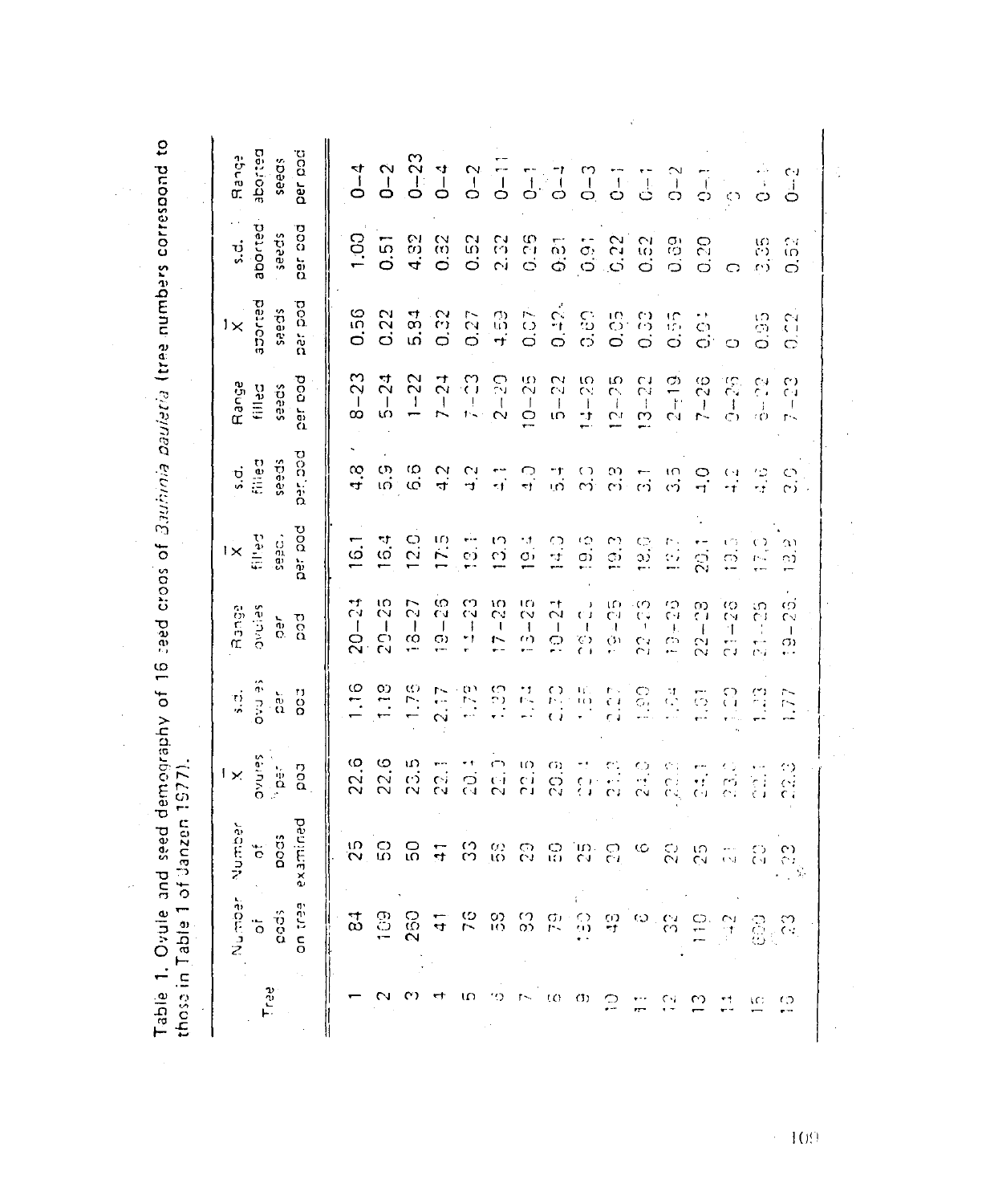Fig. 1. a) Representative artificially dehisced pods of Bauhinia pauletia (scale in mm, 15 cm long). The lower pod contains 16 filled seeds, 3 aborted seeds, and 5 undeveloped ovules; the second pod from the bottom contains 11 filled seeds; 6 aborted seeds and 3 undeveloped ovules; the top pod contains 7 filled seeds, 4 aborted seeds, and 12 undeveloped ovules, b) Tip of lower pod in (a) above, showing 3 filled seeds, 1 aborted seed and 5 undeveloped ovules.